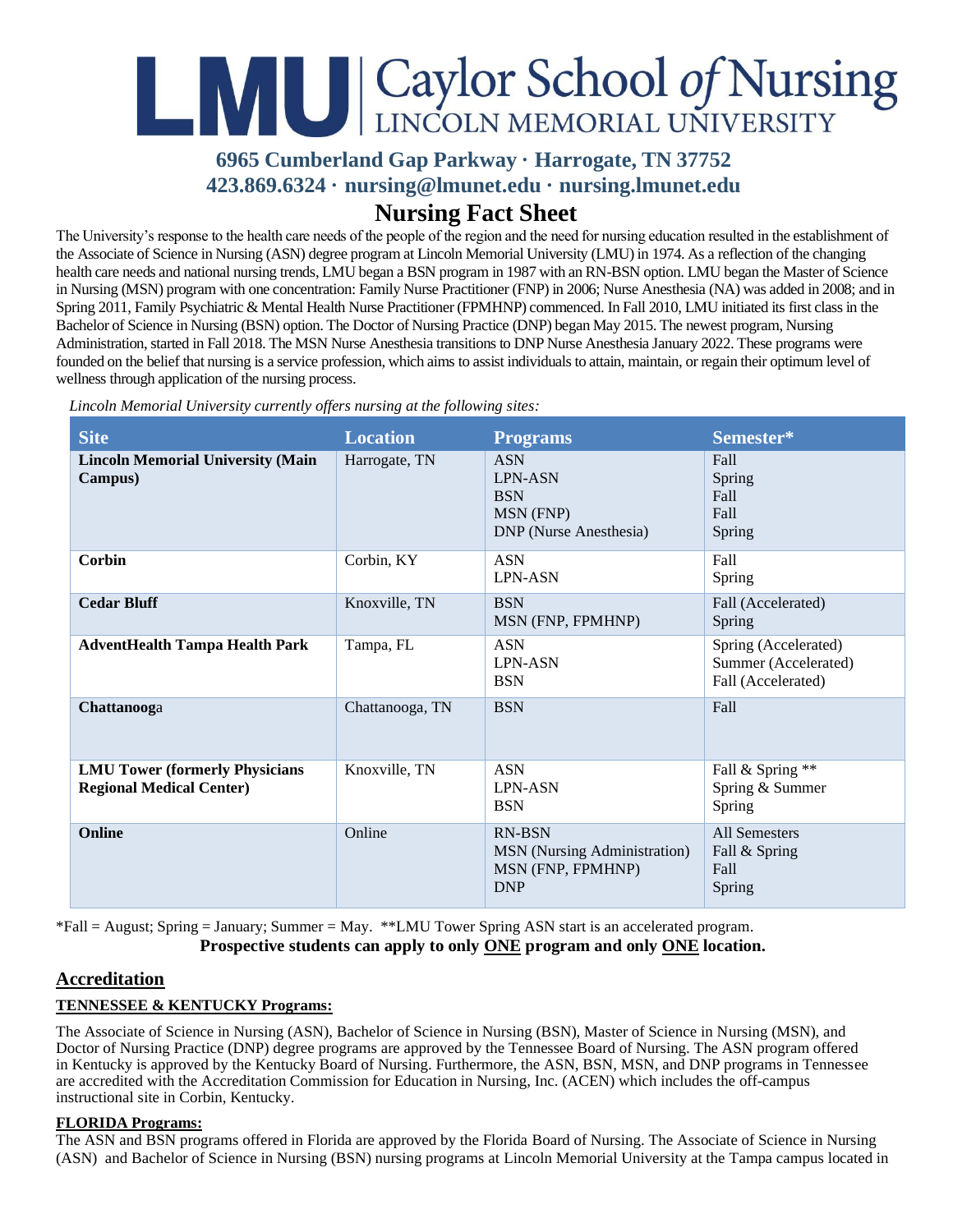Tampa, Florida are accredited by the: Accreditation Commission for Education in Nursing (ACEN), 3390 Peachtree Road NE, Suite 1400 Atlanta, GA 30326 (404) 975-5000 or visit [https://www.acenursing.org/](https://nam12.safelinks.protection.outlook.com/?url=https%3A%2F%2Fwww.acenursing.org%2F&data=04%7C01%7Cmarisa.anders%40lmunet.edu%7C1857d4cf88074dd2f7d508d97d0e884f%7Cd3ef1a875daf4bdfa11b40412f4a2b3c%7C0%7C0%7C637678323627517921%7CUnknown%7CTWFpbGZsb3d8eyJWIjoiMC4wLjAwMDAiLCJQIjoiV2luMzIiLCJBTiI6Ik1haWwiLCJXVCI6Mn0%3D%7C1000&sdata=nLBB8%2FIyX8hJ9RcU8hEG3bK369DPDlCTkk1D%2FVD%2F%2BWI%3D&reserved=0) The most recent accreditation decision made by the ACEN Board of Commissioners for the Associate of Science in Nursing (ASN) and Bachelor of Science in Nursing (BSN) nursing programs is initial accreditation.